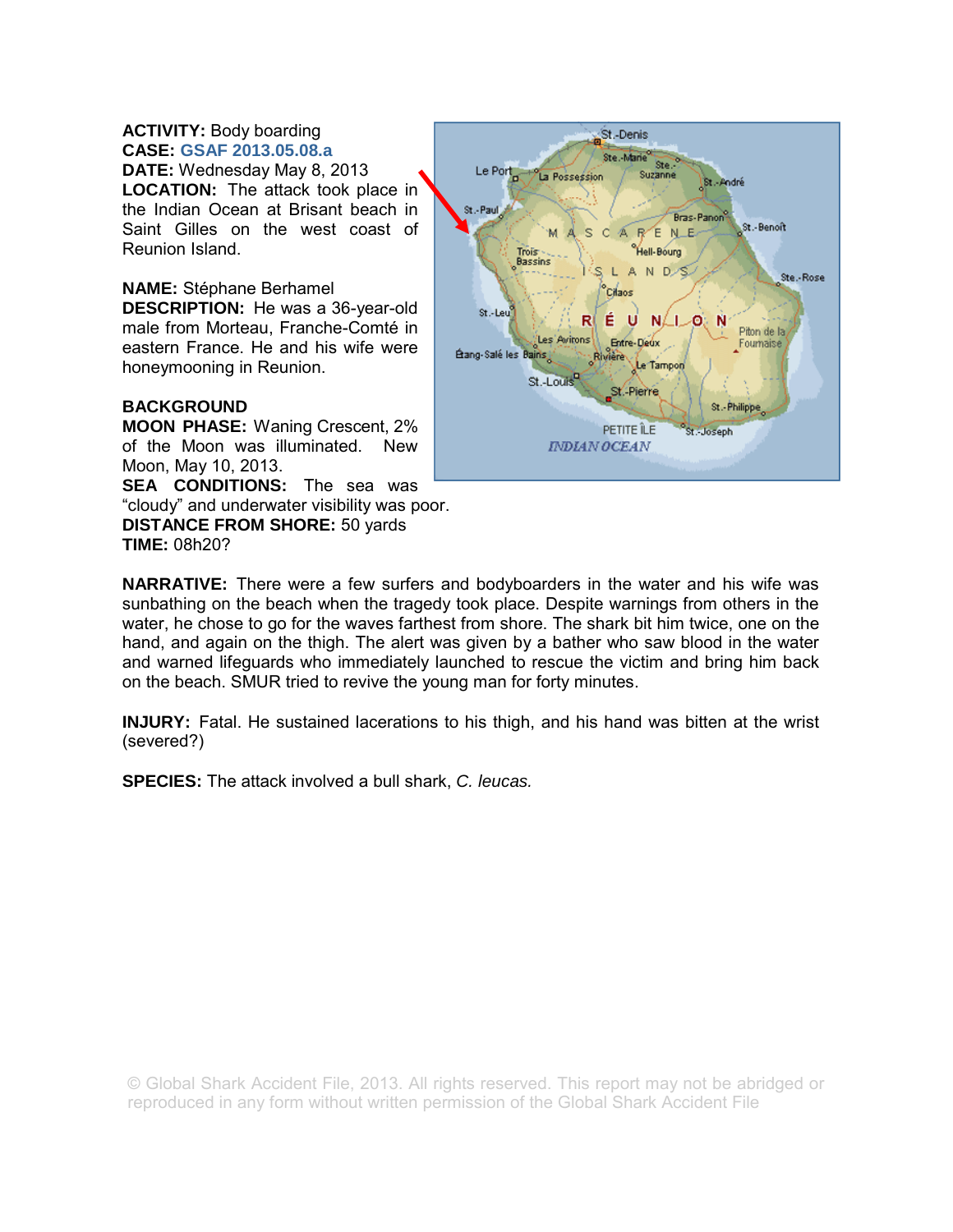### *Saint-Gilles : Un touriste tué par un requin*

*Un touriste métropolitain en voyage de noces à la Réunion a été tué mercredi par un requin alors qu'il pratiquait le surf, première victime du squale depuis le début de l'année sur cette île où l'animal a tué trois personnes en 2012 et 2011.* 

*Une nouvelle attaque de requin a eu lieu en fin de matinée à Saint-Gilles, au niveau du spot des Brisants.* 

*Le bodybordeur se trouvait à une cinquantaine de mètres du rivage quand il a été attaqué. Le squale l'a chargé à deux reprises, lui déchiquetant la cuisse et lui arrachant une main. L'alerte a été donnée par un baigneur qui a vu du sang dans l'eau et a prévenu les maîtresnageurs qui se sont aussitôt mis à l'eau pour porter secours à la victime et la ramener sur la plage. Le SMUR a tenté de réanimer le jeune homme pendant une quarantaine de minutes. Mais le bodybordeur n'a hélas pas survécu.* 

*La victime, père d'un enfant de 18 mois, avait 36 ans. Il était en vacances avec sa femme à la Réunion, où ils avaient choisi de passer son voyage de noces. Sa femme qui se trouvait sur les lieux au moment du drame est bien évidemment effondrée. En état de choc, elle a été prise en charge par les pompiers.* 

*Il s'agit de la première attaque mortelle depuis le mois de juillet 2012 sur les côtes de La Réunion. Les dispositions opérationnelles arrêtées dans le cadre de la gestion des alertes et de l'organisation des interventions en cas d'attaque ont été immédiatement mises en application. L'adjoint au maire de la commune de Saint-Paul, Monsieur Séraphin, s'est rendu sur place.* 

La flamme rouge a été hissée sur les plages des Brisants et des Roches Noires. Et les zones *de baignade ont été évacuées.* 

*Manque de visibilité et drapeau orange Il semble que les conditions pour pratiquer le surf n'étaient pas bonnes aujourd'hui sur Saint-Gilles. "Les conditions de pratiques étaient défavorables : eau chargée, houle sur la côte ouest", note la préfecture dans un communiqué. L'association prévention requin avait indiqué que la sécurisation du surf libre était annulée, en raison du manque de visibilité sous-marine sur les spots de Roches-Noires et de Boucan-Canot. Par ailleurs, le drapeau orange avait été mis en place. Il y avait cependant quelques surfeurs et bodybordeurs dans l'eau* 



*quand a eu lieu le drame. La victime a pour sa part choisi d'aller chercher les vagues au "3ème pic", qui se trouve le plus loin du rivage, et ce malgré les avertissements des autres pratiquants.* 

## **Saint-Gilles: A tourist killed by shark**

A metropolitan tourist honeymoon in Reunion was killed Wednesday by a shark while surfing practiced, the first victim of the shark since the beginning of the year on the island where the animal has killed three people in 2012 and 2011.

A new shark attack took place in the late morning in Saint-Gilles, at the spot of the Breakers.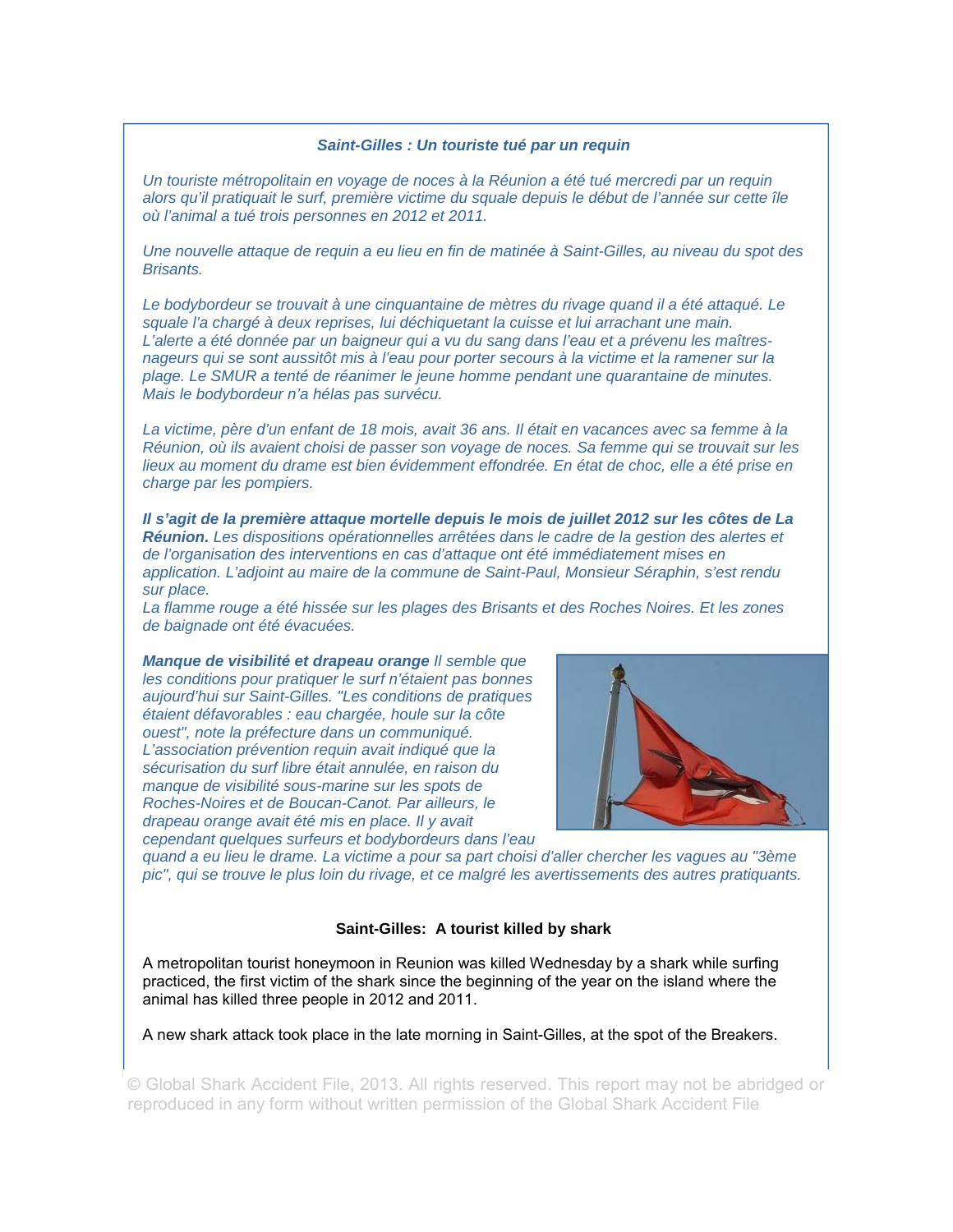The bodyboarder was about fifty yards from the shore when he was attacked. The shark attacked twice, shredding his thigh and pulling his hand.

The alert was given by a bather who saw blood in the water and warned lifeguards who immediately launched to rescue the victim and back on the beach. SMUR tried to revive the young man for forty minutes. But bodyboarder has unfortunately not survived.

The victim, father of a child of 18 months, was 36 years old. He was on vacation with his wife at the meeting, where they chose to spend their honeymoon. His wife, who was on the scene at the time of the tragedy is obviously collapsed. In shock, she was supported by firefighters.

**This is the first fatal attack since July 2012 on the coast of La Réunion.** Operational provisions adopted under alert management and organizational interventions in case of attack were immediately implemented. The deputy mayor of the municipality of Saint-Paul, Mr. Seraphin, went on site.

The red flag was hoisted on the beaches Breakers and Black Rocks. And bathing areas were evacuated.

**Lack of visibility and orange flag** It seems that the conditions for surfing were not good today Saint-Gilles. "The conditions were unfavorable: Waste water, waves on the west coast," said the prefecture said in a statement. The association stated that shark prevention securing free surf was canceled due to lack of visibility underwater spots Roches-Noires and Boucan-Canot. In addition, the orange flag was introduced.

There were a few surfers and bodyboarders in the water when the tragedy took place. The victim on the other hand chose to go for the waves "third peak", which is farthest from the shore, despite the warnings of other practitioners.

**SOURCE:** Clicanoo, May 8, 2013, http://www.clicanoo.re/368693-saint-gilles-un-touriste-tuepar-un-requin.html

### **Les dernières attaques mor telles de requins**

*La Réunion a subi 7 attaques en un an et demi, soit le plus gros pic depuis 1980 (premières données enregistrées). En 2012, 53 observations de squales ont été réalisées par le Cross (Centre régional opérationnel de surveillance et de sauvetage) de La Réunion, 5 rien qu'en janvier dernier.* 

 *19 février 2011 : attaque d'un surfeur marseillais, Éric Dar- gent, plage des Roches Noires, à Saint-Gilles (perte d'une partie de la jambe au-dessus du genou).* 

 *15 juin 2011 : attaque mortelle d'Eddy Aubert, à Ti' Boucan (plusieurs requins et plusieurs impacts, corps récupéré).* 

 *6 juillet 2011 : attaque d'Arnaud Dussel (16 ans) aux Roches Noires, près de la digue (aucune blessure, impact sur la planche). 19 septembre 2011 : attaque mortelle de Mathieu Schiller sur la droite de Boucan (plusieurs requins et plusieurs impacts, le corps n'a pas été retrouvé).* 

 *5 octobre 2011 : attaque sur une pirogue tahitienne dans la baie de Saint-Paul (cap La Houssaye), pas de blessure.* 

 *23 juillet 2012 : décès d'Alexandre Rassiga, à Trois-Bassins (fin de la droite), deux impacts.* 

 *5 août 2012 : attaque de Fabien Bujon sur la gauche de Saint-Leu (perte d'une partie de la jambe et du bras).*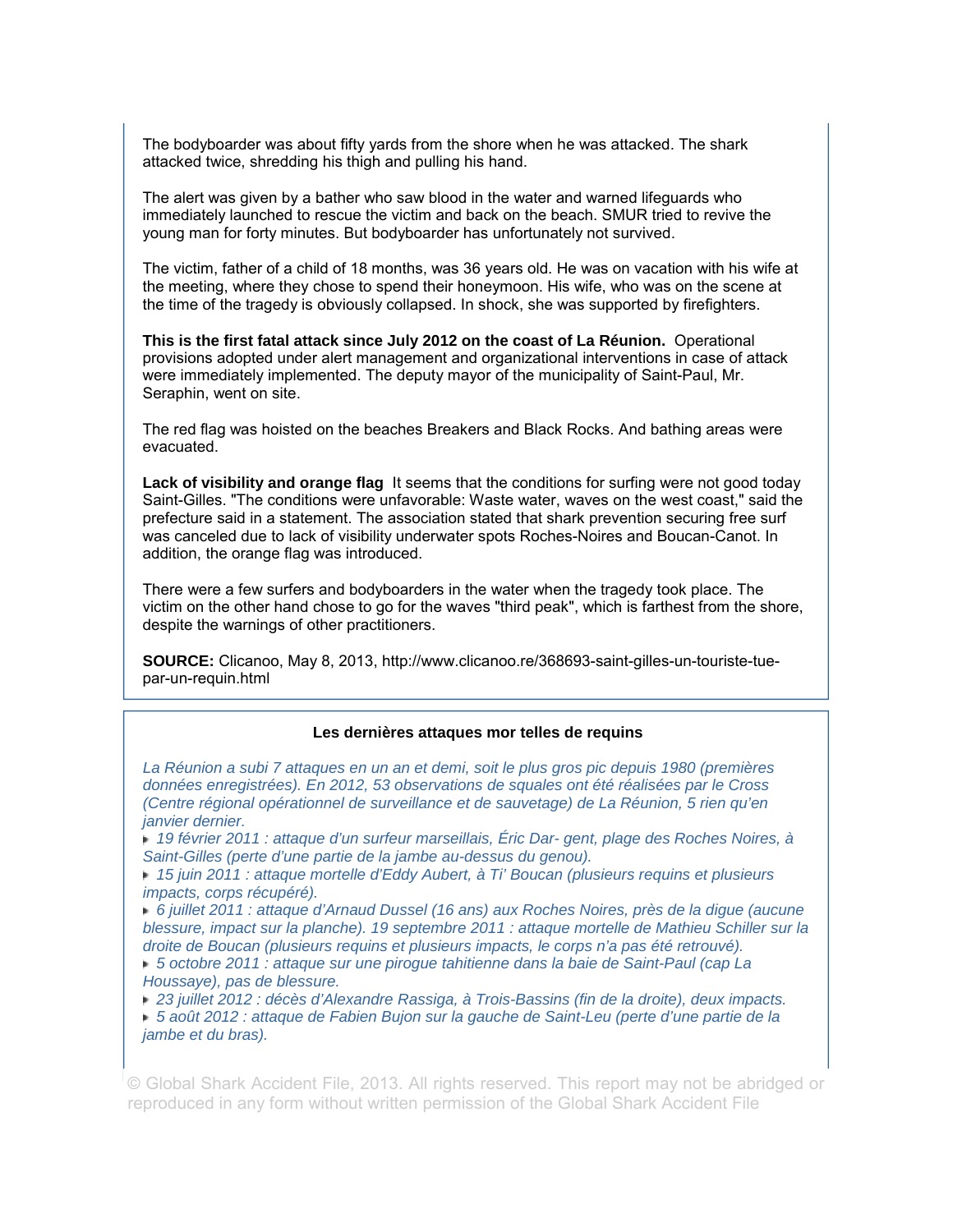## **The last fatal shark attacks**

There have been seven attacks in the past year and a half, the biggest spike since 1980 (first data recorded). In 2012, 53 shark sightings were made by the Cross (Regional Operational Centre for Surveillance and Rescue) Reunion, 5 nothing in January.

►February 19, 2011: attack on a surfer Marseille, Eric Dar-gent, Roches Noires beach, Saint-Gilles (loss of a leg above the knee).

►June 15, 2011: Deadly attack Eddy Aubert, Ti 'Boucan (many sharks and several impacts, recovered body).

►July 6, 2011: attack Arnaud Dussel (16) to Black Rocks, near the dam (no injuries, impact on the board).

►September 19, 2011: Mathieu Schiller deadly attack on the right of Boucan (several sharks and several impacts, the body has not been found).

►October 5, 2011: attack on a Tahitian canoe in the bay of Saint-Paul (Cape La Houssaye), no injury.

►July 23, 2012: death of Alexander Rassiga in Three Basins (end right), two impacts.

►August 5, 2012: Fabien Bujon attack on the left of Saint-Leu (loss of a leg and arm).

**SOURCE:** Clincanoo, May 8, 2013, http://www.clicanoo.re/368694-les-dernieres-attaquesmortelles-de-requins.html

From: Alain Morel <morelalain949@gmail.com Date: May 8, 2013

A lethal shark attack took place today 08/05/2013 at the Brisant beach in Saint Gilles west coast of Reunion island. A honeymooning body boarder was attacked twice by a supposedly bulldog shark at 02h20 UTC. He had a wrist cut off and a thigh completely mauled , lost all his blood and died in the water. He was brought back to shore where first aid staff tried to resuscitate him for around 30 minutes but vainly. He was honeymooning in Reunion and was attacked under his wife's eyes.

Sorry correction about the time 08h20 utc instead of 02h20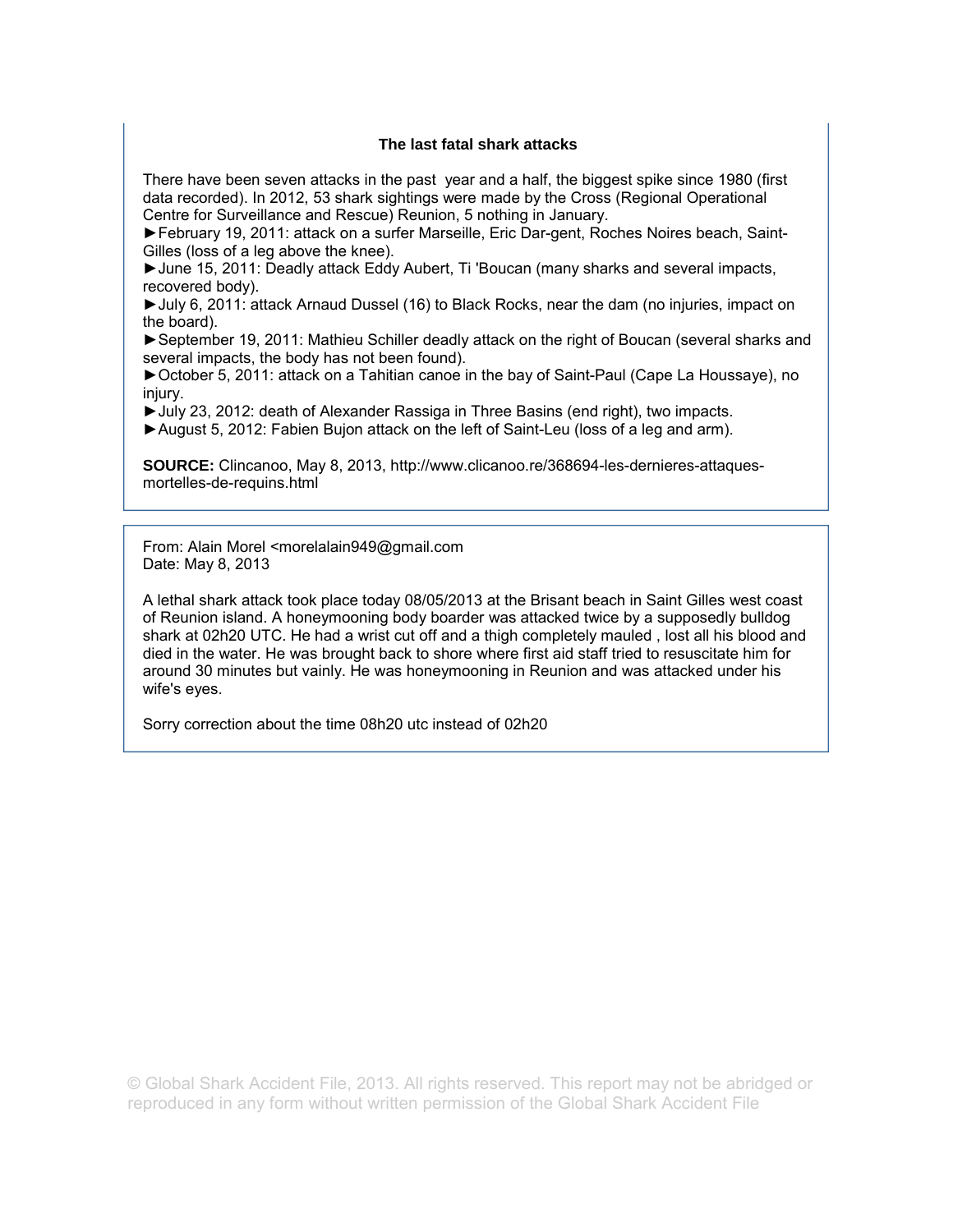## **Reunion Island shark attack:**  *Newlywed husband killed on honeymoon as wife sunbathes yards away*

Within seconds of the attack, another swimmer saw the sea turn blood red and scrambled ashore to call the emergency services.

A newlywed husband was killed by a shark today as his wife sunbathed on the beach a few yards away.

The couple, from Morteau, in eastern France, were enjoying their honeymoon on the Indian Ocean island of Reunion when the horror attack happened.

The 35-year-old man was using a hired body board off the hugely popular Brisants de Saint-Gilles beach, when a shark charged at him twice.

Within seconds, another swimmer saw the sea turn blood red and scrambled ashore to call the emergency services.

Lifeguards ran in to the sea to rescue the victim, be he had lost a huge amount of blood and was in cardiac and respiratory arrest.

When he was brought ashore, doctors were unable to revive him.

A spokesman for the Island's tourist office, which is a French overseas territory, said: "The victim's wife was sunbathing on the beach and was aware of the attack soon after it happened. "She's being treated for severe shock. The surfer suffered bites to the right arm and hand, and the right thigh. "The beach has now been closed for swimming as everything is done to find the shark. It's still open for sunbathing, however."

Relatives of the couple back in Morteau, in the Doubs department close to the Swiss border, have been informed of the tragedy. Many were at the couple's wedding a few days ago.

Three people have been killed by sharks in Reunion over the past two years, and this was the first such tragedy this year.

Last year there were 78 serious shark attacks around the world, of which eight were fatal.

Sharks are not technically man-eaters, but they can mistake humans for their natural prey, or bite them out of curiosity.

**SOURCE:** Daily Mirror, May 8, 2013, http://www.mirror.co.uk/news/world-news/reunion-islandshark-attack-newlywed-1877222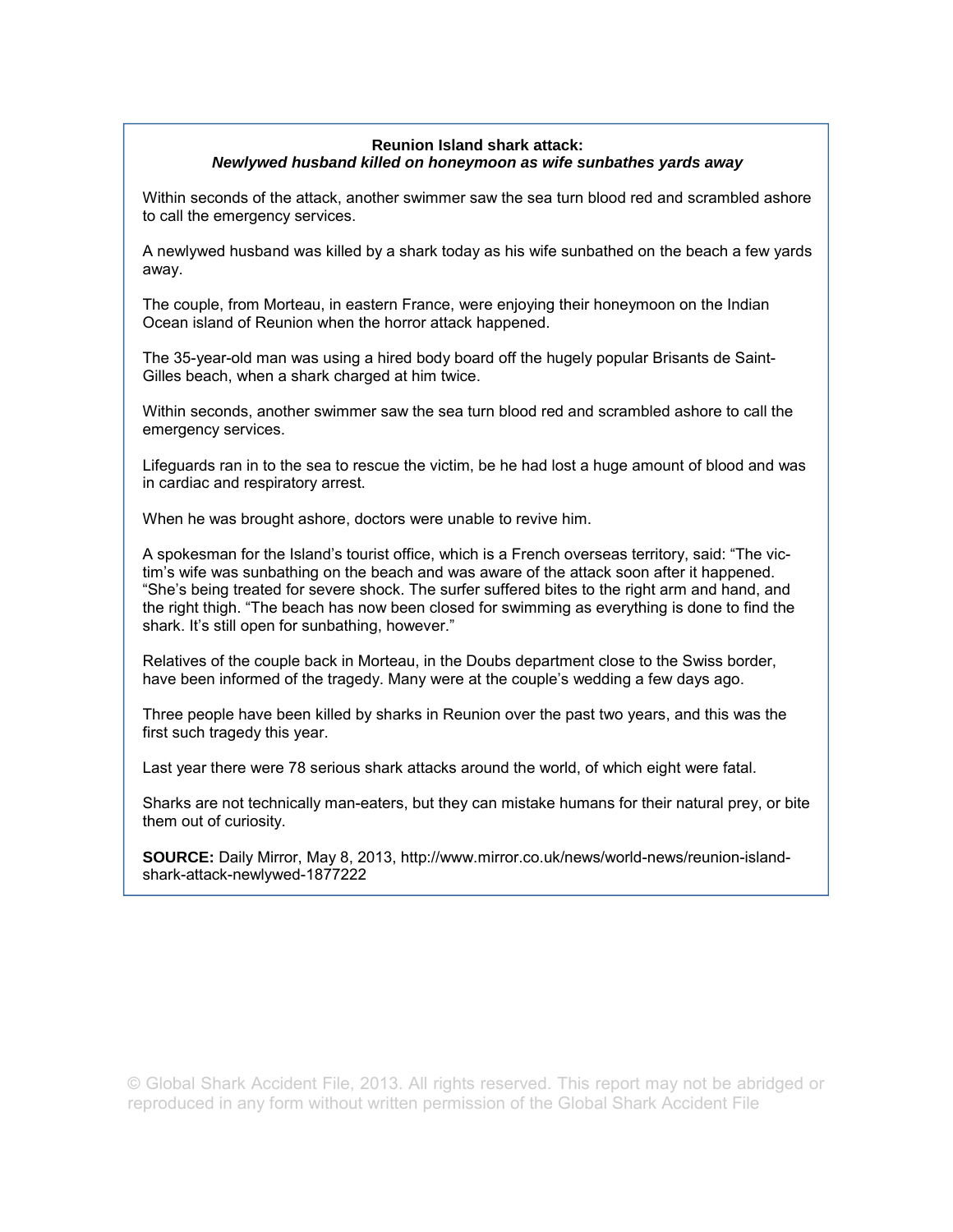#### *Hommage au touriste tué par un requin sur la plage des Brisants*

*Emotion cet après-midi sur la plage des Brisants, à Saint-Gilles, où un hommage a été rendu à Stéphane Berhamel, décédé hier après-midi après avoir été chargé à deux reprises par un requin, à une cinquantaine de mètres en face de la plage. Ce trentenaire, originaire du Doubs et qui vivait à Morteau, a succombé à ses blessures, après avoir été mordu à la cuisse et au poignet.* 

 *Une centaine de personnes se sont rassemblées à l'initiative du Radical Surf Club et de PRR pour célébrer la mémoire du* 



*défunt. Des fleurs ont été jetées dans l'océan. Une minute de silence a ensuite été observée.* 

 *"On ne le connaissait pas, mais on se sent tous concernés. C'était important de montrer à la famille qu'on est solidaires et qu'on pense très fort à eux dans ces moments difficiles", a expliqué Ludovic Villedieu, du Radical Surf Club.* 

 *A l'issue de cet hommage, plusieurs annonces ont été faites par Christophe Mulquin, surfeur bien connu à la Réunion. Un rassemblement pacifique des surfeurs sera organisé dimanche sur la plage des Brisants, à 14h pour exprimer leur "colère" et leur "ras le bol". Et les différentes associations de l'île entendent se regrouper en collectif (PRR, OPR, Radical Surf Club, Nouvelle Vague.* 

### **Tribute to tourist killed by a shark on Brisants beach**

Emotions this afternoon on Brisants (Breakers) beach, Saint-Gilles, where a tribute was paid to Stéphane Berhamel, died yesterday afternoon after being loaded twice by a shark, about fifty meters in front of the beach. This thirtysomething native who lived in Doubs and Mortlake, succumbed to his injuries after being bitten on the leg and wrist.

A hundred people gathered at the initiative of Radical Surf Club and PRR to celebrate the memory of the deceased. Flowers were thrown into the ocean. A minute's silence was then observed.

"We do not know, but we all feel involved. It was important to show that the family is united and we think very hard with them in these difficult times," said Ludovic Villedieu, the Radical surf Club.

Following this tribute, several announcements were made by Christophe Mulquin well known surfer in Reunion. A peaceful gathering of surfers will be held Sunday on the Beach Breakers at 14h to express their "anger" and "pissed off". And different combinations of the island group in collective agree (PRR, OPR, Radical Surf Club, Nouvelle Vague .

**SOURCE:** Zinfos 974, May 10, 2013, http://www.zinfos974.com/Hommage-au-touriste-tue-par-unrequin-sur-la-plage-des-Brisants\_a56572.html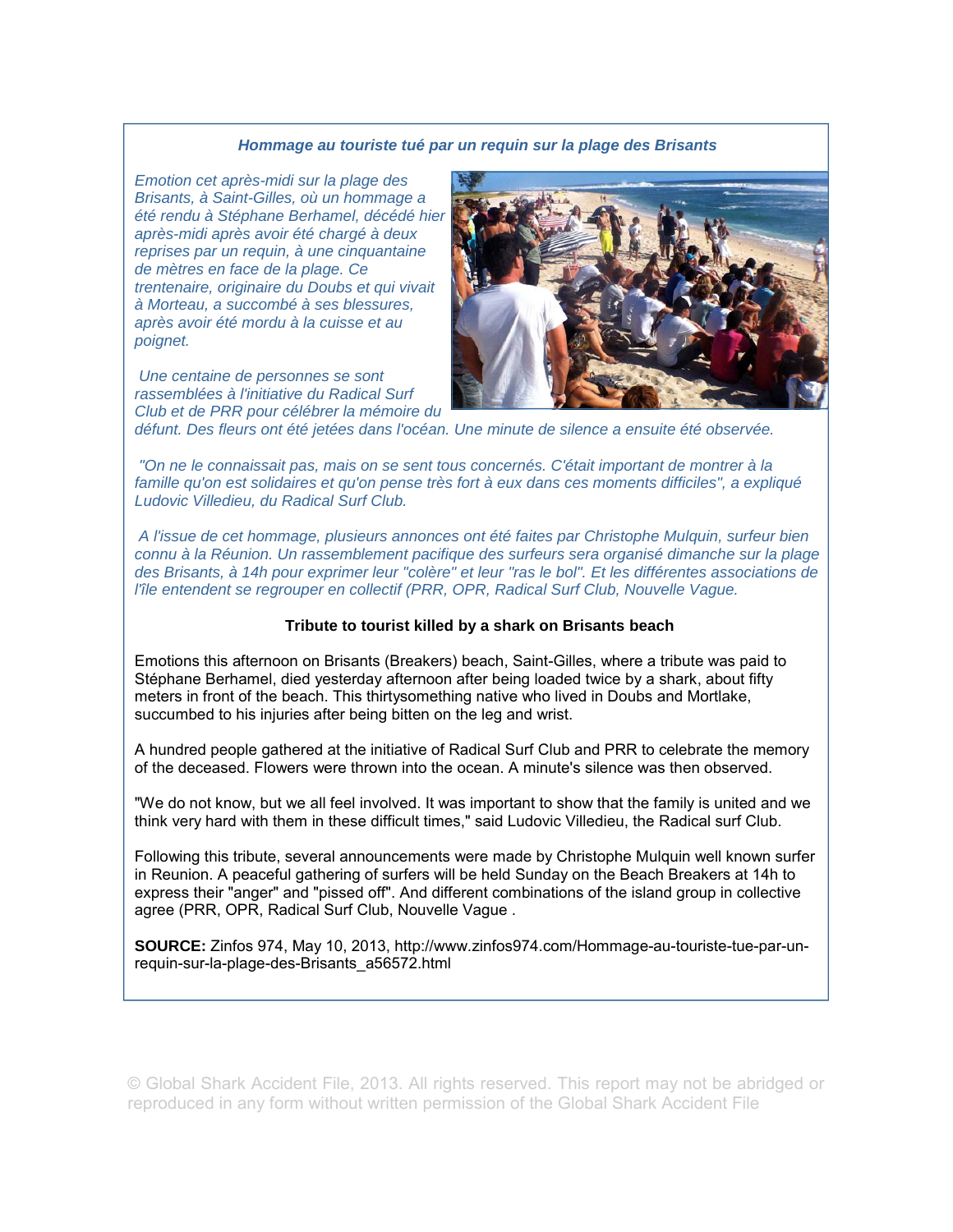### *Un surfeur du Doubs tué par un requin pendant son voyage de noces à La Réunion*

*Né à Besançon et domicilié à Morteau (Doubs), l'homme, âgé de 36 ans, a été chargé à deux reprises par un requin alors qu'il se trouvait en mer à une cinquantaine de mètres de la plage des Brisants de Saint-Gilles (Ouest), très fréquentée en ce jour férié. Il pratiquait le surf « de manière isolée », selon la préfecture.* 

 *L'alerte a été donnée par un baigneur qui a vu du sang sur l'eau et a prévenu les maîtres-nageurs qui ont aussitôt porté secours à la victime pour la ramener sur la plage, où elle se trouvait en état d'arrêt cardio-respiratoire. L'homme, qui avait perdu beaucoup de sang, n'a pu être réanimé par les secours malgré une demi-heure de massages cardiaques.* 

 *Le surfeur a été mordu par le requin au bras et à la cuisse. Son épouse, qui était sur la plage quand l'accident est survenu, a été prise en charge, en état de choc, par les pompiers, selon ces derniers.* 

 *«L'eau était trouble. On regardait le bodyboarder (surfeur) puis on a vu une grosse flaque de sang», a raconté un témoin sur place, cité par le site Imaz Press Réunion. Peu avant l'accident, l'Association Prévention Requin Réunion (PRR) avait annoncé sur son site Internet l'annulation d'une surveillance du surf prévue dans l'après-midi, «en raison du manque de visibilité sousmarine sur les spots de Boucan Canot et Roches Noires», là où l'attaque a eu lieu.* 

 *«Les conditions de pratique du surf étaient défavorables», a confirmé la préfecture, citant une «eau chargée et de la houle».* 

*Cette attaque mortelle de requin est la première depuis le début de l'année sur l'île, où l'animal a*  tué trois personnes en 2012 et 2011. Les attaques ont lieu principalement à Saint-Gilles, la zone *balnéaire.* 

 *La dernière attaque avérée mais non mortelle remonte à août 2012, lorsqu'un surfeur a eu une jambe et un bras arrachés à Saint-Leu (Ouest). Le 23 avril dernier, un arrêté municipal avait toutefois restreint les activités sur la plage de Saint-Pierre, au sud de l'île, après le signalement de la présence d'un requin par un surfeur qui affirmait avoir été chargé par l'animal.* 

 *L'année dernière, la série noire avait suscité une vive polémique entre les scientifiques et écologistes d'un côté, et les surfeurs de l'autre sur les moyens de sécuriser la baignade et les activités nautiques.* 

 *Plusieurs études scientifiques, dont une grande opération de marquage acoustique, ont été*  lancées par les autorités locales pour mieux connaître les moeurs de requins qui, selon les *associations de surfeurs, se seraient sédentarisés à proximité des plages.* 

 *Des mesures de prévention ont été également mises en place pour protéger la pratique de la baignade et des sports nautiques, en particulier par les «vigies-requin» qui, à bord d'embarcation ou dans l'eau, sont chargés de signaler la présence d'un squale. Aussitôt après l'accident, les zones de baignade ont été évacuées à la Réunion et la flamme rouge levée sur les plages.* 

 *Dans un communiqué, la sénatrice et président de l'Île de la Réunion tourisme (IRT) présente ses sincères condoléances à la famille et aux amis du surfeur. « Depuis ce matin l'ensemble des spots de surf de l'Ouest avaient dressé le drapeau orange requin, la sécurisation des sessions de surf libre avait été annulée en raison du manque de visibilité sous marine et les maîtres nageurs interdisaient la pratique de tous les sports aquatiques », explique-t-elle, évoquant une « imprudence fatale »*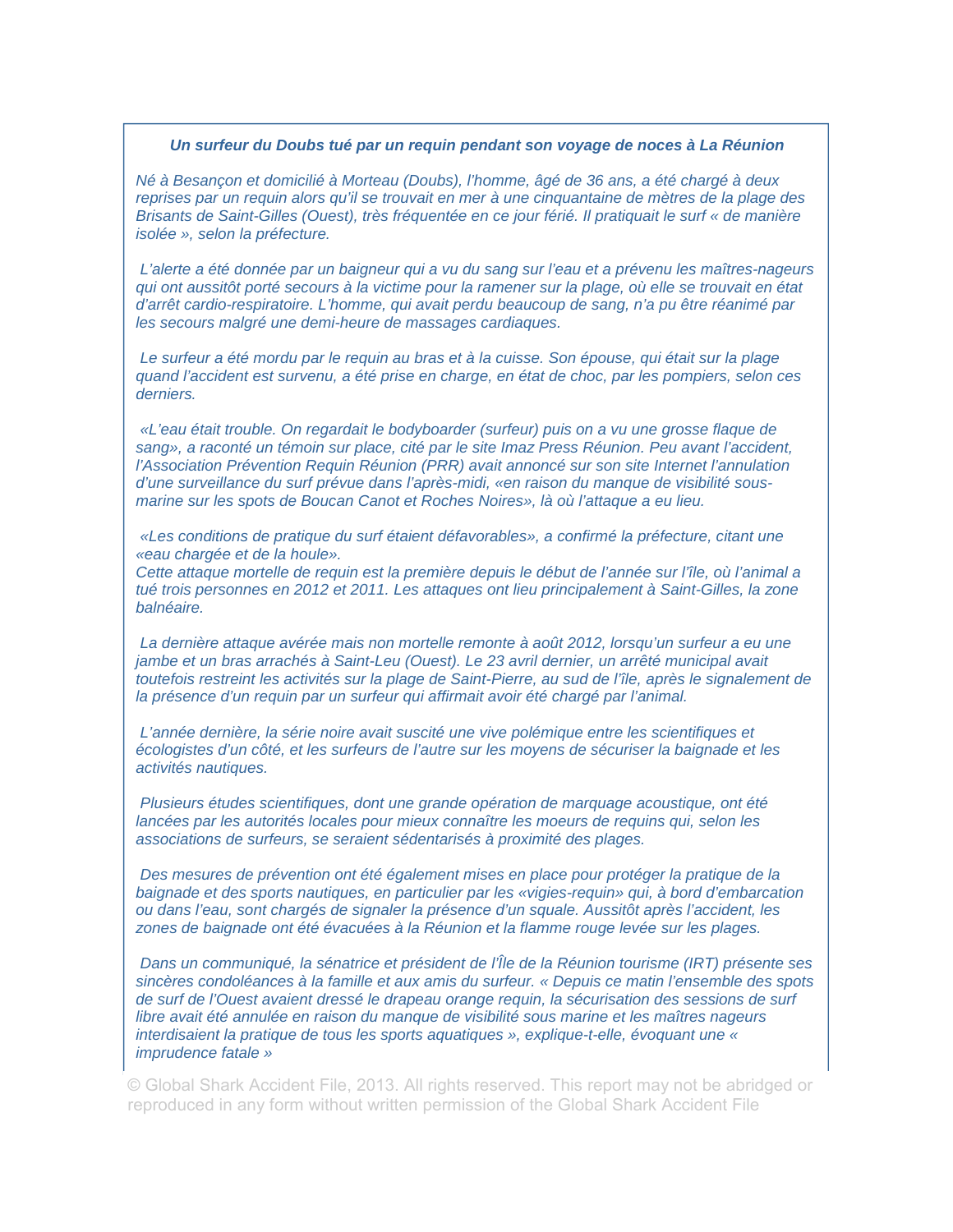*« Ce touriste est passé outre les interdictions et recommandations pourtant visibles et connues de tous. Des pratiquants réguliers ont tenté de le dissuader d'aller surfer dans cette zone. [...] Nous pouvons hélas que déplorer la mort de ce jeune surfeur et son imprudence fatale », conclut la sénatrice.* 

### **A surfer Doubs killed by a shark while on honeymoon in Reunion**

Born in Besançon and lives in Mortlake (Doubs), man, aged 36, has been charged twice by a shark while he was at sea about fifty meters from the beach of Saint-Breakers Gilles (West), popular in the holiday. He practiced surfing "in isolation", according to the prefecture.

The alert was given by a bather who saw blood on the water and warned lifeguards who immediately rescued the victim to the back of the beach, where she was in a state of cardiac arrest -respiratory. The man, who had lost a lot of blood, could not be revived by emergency despite a half-hour cardiac massage.

The surfer was bitten by a shark in the arm and thigh. His wife, who was on the beach when the accident occurred, was supported, in shock, by firefighters, according to them.

"The water was murky. The bodyboarder (surfer) we looked then we saw a big puddle of blood, "said one witness on site, quoted by the website Imaz Press Meeting. Shortly before the accident, the Shark Prevention Association Meeting (PRR) announced on its website the cancellation of a scheduled monitoring of surfing in the afternoon, "because of the lack of visibility underwater on spots Boucan Canoe and Roches Noires "where the attack took place.

"The surfing conditions were unfavorable," confirmed the prefecture, citing a "charged water and swell."

This fatal shark attack is the first since the beginning of the year on the island, where the animal has killed three people in 2012 and 2011. The attacks were mainly held in Saint-Gilles, the seaside area.

The latest attack proved fatal but not back to August 2012, when a surfer had a leg and an arm torn from Saint-Leu (West). On April 23, a by-law, however, had limited activities on the beach of Saint-Pierre, south of the island, after reporting the presence of a shark by a surfer who claimed to have been instructed by the animal .

Last year, the Black Series has generated considerable controversy among scientists and environmentalists on one side and the other surfers on how to secure the swimming and water activities.

Several scientific studies, including a large operation acoustic tagging, have been launched by local authorities to better understand the habits of sharks, according associations surfers would have settled near the beaches.

Preventive measures have also been put in place to protect the practice of swimming and water sports, especially by "lookouts shark" that on board boat or water, are responsible for reporting the presence a shark. Immediately after the accident, bathing areas were evacuated to the meeting and raised the red flag on the beach.

In a statement, Senator and Chairman of the Island Tourism Meeting (IRT) presents its sincere condolences to the family and friends of surfer. "Since this morning all the surf spots of the West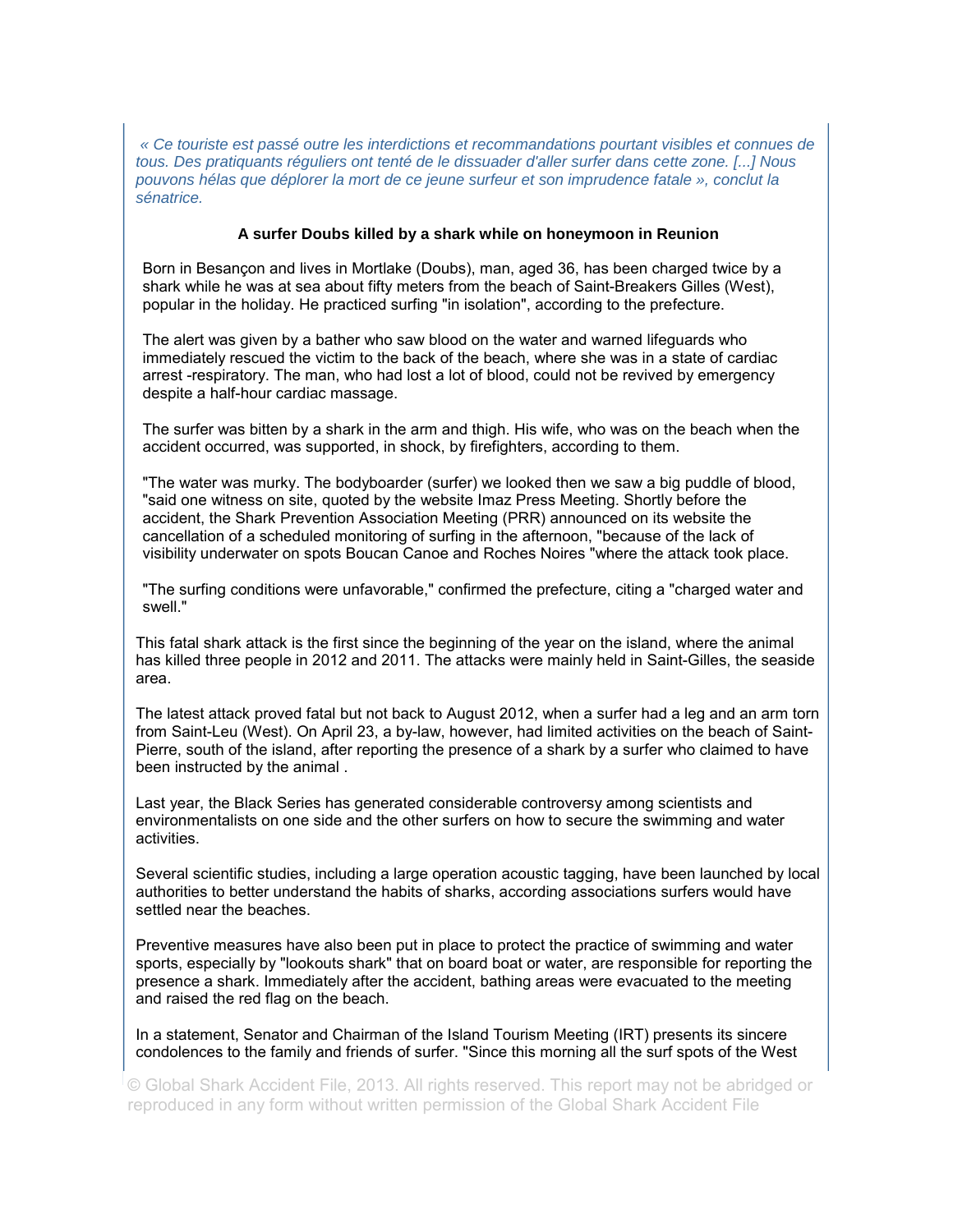had drawn the orange flag shark, free surf sessions had been canceled due to lack of visibility underwater and lifeguards prohibited the practice of all water sports," she says, citing a "fatal imprudence "

"This tourist is ignored prohibitions and recommendations yet visible and known to all. Regular churchgoers tried to dissuade him from going surfing in this area. [...] We can unfortunately only deplore the death of this young surfer and his fatal imprudence, "says the senator.

SOURCE: La Lsace, May 8, 2012, http://www.lalsace.fr/actualite/2013/05/08/un-surfeur-tue-parun-requin

*Un touriste métropolitain a été attaqué et tué par un requin mercredi à Saint-Gilles, sur la côte Ouest de la Réunion, alors qu'il pratiquait le surf à une cinquantaine de mètres de la plage.* 

*Un touriste originaire du Doubs a été attaqué et tué par un requin mercredi à Saint-Gilles, sur la côte Ouest de la Réunion, alors qu'il pratiquait le surf à une cinquantaine de mètres de la plage. Une "imprudence fatale" selon Jacqueline Farreyrol, sénatrice de l'île.* 

*Né à Besançon et domicilié à Morteau (Doubs), l'homme, âgé de 36 ans, a été chargé à deux reprises par un requin alors qu'il se trouvait en mer à une cinquantaine de mètres de la plage des Brisants de Saint-Gilles (Ouest), très fréquentée en ce jour férié. Il pratiquait le surf « de manière isolée », selon la préfecture.* 

*L'alerte a été donnée par un baigneur qui a vu du sang sur l'eau et a prévenu les maîtres-nageurs qui ont aussitôt porté secours à la victime pour la ramener sur la plage, où elle se trouvait en état d'arrêt cardio-respiratoire. L'homme, qui avait perdu beaucoup de sang, n'a pu être réanimé par les secours malgré une demi-heure de massages cardiaques.* 

*Le surfeur a été mordu par le requin au bras et à la cuisse. Son épouse, qui était sur la plage quand l'accident est survenu, a été prise en charge, en état de choc, par les pompiers, selon ces derniers.* 

*«L'eau était trouble. On regardait le bodyboarder (surfeur) puis on a vu une grosse flaque de*  sang», a raconté un témoin sur place, cité par le site Imaz Press Réunion. Peu avant l'accident, *l'Association Prévention Requin Réunion (PRR) avait annoncé sur son site Internet l'annulation d'une surveillance du surf prévue dans l'après-midi, «en raison du manque de visibilité sous-marine sur les spots de Boucan Canot et Roches Noires», là où l'attaque a eu lieu.* 

*«Les conditions de pratique du surf étaient défavorables», a confirmé la préfecture, citant une «eau chargée et de la houle».* 

*Cette attaque mortelle de requin est la première depuis le début de l'année sur l'île, où l'animal a*  tué trois personnes en 2012 et 2011. Les attaques ont lieu principalement à Saint-Gilles, la zone *balnéaire.* 

*La dernière attaque avérée mais non mortelle remonte à août 2012, lorsqu'un surfeur a eu une jambe et un bras arrachés à Saint-Leu (Ouest). Le 23 avril dernier, un arrêté municipal avait toutefois restreint les activités sur la plage de Saint-Pierre, au sud de l'île, après le signalement de la présence d'un requin par un surfeur qui affirmait avoir été chargé par l'animal.* 

*L'année dernière, la série noire avait suscité une vive polémique entre les scientifiques et*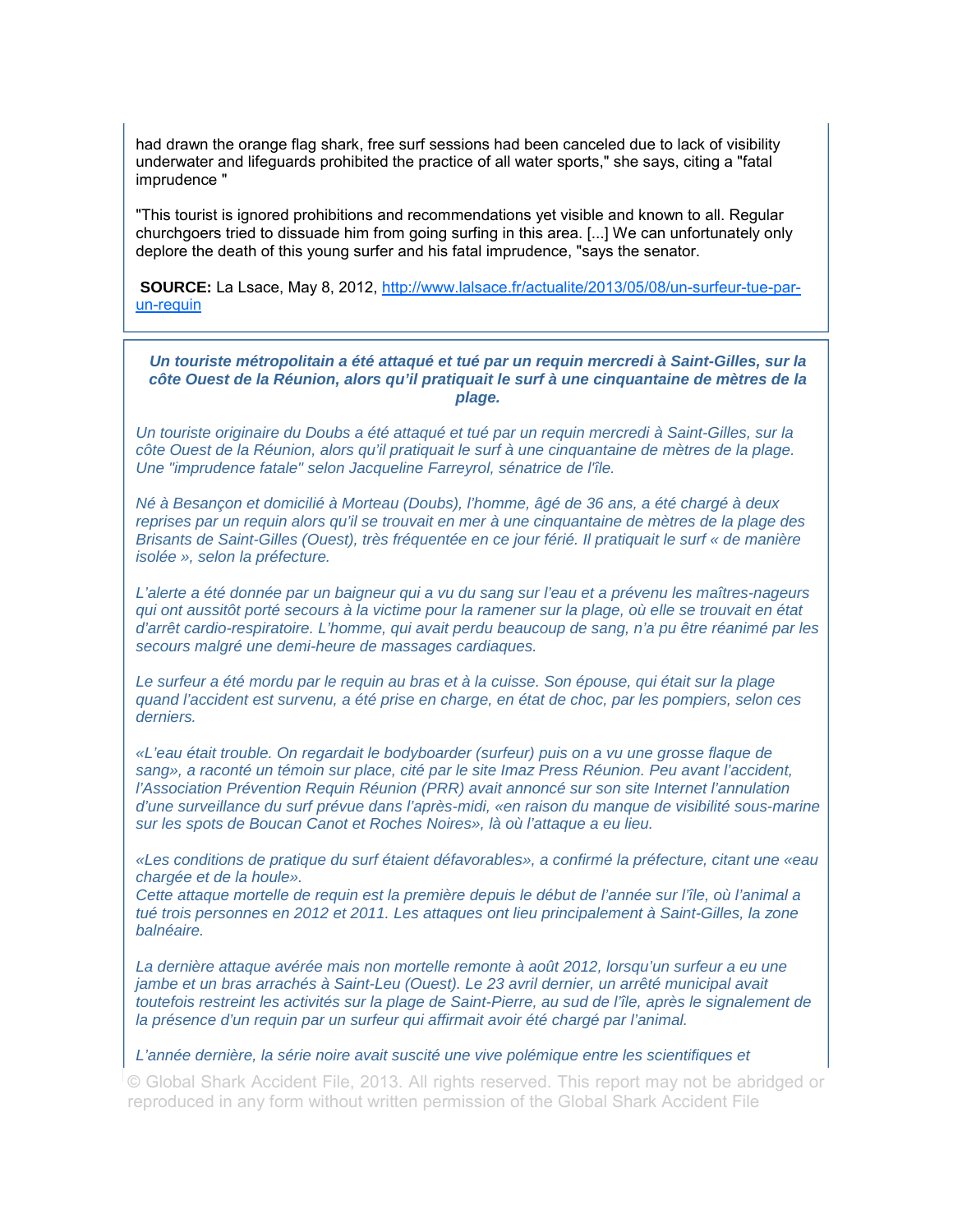*écologistes d'un côté, et les surfeurs de l'autre sur les moyens de sécuriser la baignade et les activités nautiques.* 

*Plusieurs études scientifiques, dont une grande opération de marquage acoustique, ont été lancées par les autorités locales pour mieux connaître les moeurs de requins qui, selon les associations de surfeurs, se seraient sédentarisés à proximité des plages.* 

*Des mesures de prévention ont été également mises en place pour protéger la pratique de la baignade et des sports nautiques, en particulier par les «vigies-requin» qui, à bord d'embarcation ou dans l'eau, sont chargés de signaler la présence d'un squale. Aussitôt après l'accident, les zones de baignade ont été évacuées à la Réunion et la flamme rouge levée sur les plages.* 

#### *Une "imprudence fatale"*

*Dans un communiqué, la sénatrice et président de l'Île de la Réunion tourisme (IRT) présente ses sincères condoléances à la famille et aux amis du surfeur. « Depuis ce matin l'ensemble des spots de surf de l'Ouest avaient dressé le drapeau orange requin, la sécurisation des sessions de surf libre avait été annulée en raison du manque de visibilité sous marine et les maîtres nageurs interdisaient la pratique de tous les sports aquatiques », explique-t-elle, évoquant une « imprudence fatale »* 

*« Ce touriste est passé outre les interdictions et recommandations pourtant visibles et connues de tous. Des pratiquants réguliers ont tenté de le dissuader d'aller surfer dans cette zone. [...] Nous pouvons hélas que déplorer la mort de ce jeune surfeur et son imprudence fatale », conclut la sénatrice.* 

### **A resident of Mortlake (Franche-Comté), honeymoon in Reunion, was killed Wednesday by a shark while surfing practiced off the Breakers, nestled against a port of the seaside resort of Saint beach Gilles.**

And everything changed ... In an instant, the blue of the Indian Ocean is reddened. At 12h30 (10h30 hours metropolitan), the honeymoon Stéphane and Emily, married since September 2012, and parents of a little boy of 18 months remained in France, just switch to the absolute horror.

Born in Besançon and lives in Mortlake (Doubs), Stéphane Berhamel an agent aged 36 security was charged twice by a shark while he was at sea about fifty meters from the beach Breakers very busy in the holiday.

The alert was given by a bather who saw blood on the water and warned lifeguards who immediately rescued the victim to the back of the beach, where she was in a state of cardiac arrest -respiratory. It was too late when the emergency has already brought the victim unconscious on the beach, where firefighters performed chest compressions for more than half an hour. Shredded right leg and severed hand, the Franc-Comtois had lost too much blood. "The Jaws"

His wife Emilie, born Choumil, a worker of 31 years, was on the beach when the accident occurred. An advanced state of shock, she was immediately supported by firefighters.

"I saw the scene," recalls Cathy, manager of the beach bar, "It was pretty scary and traumatic. We saw a big pool of blood. There were many families, many children began to cry. The beach was crowded. It was the Jaws "

Stéphane Berhamel, junior, had rented a bodyboard at 10 am, he had to return to 13 hours. Emilie, she was lounging quietly on the sand. Throughout the morning, the swell had risen by disturbing